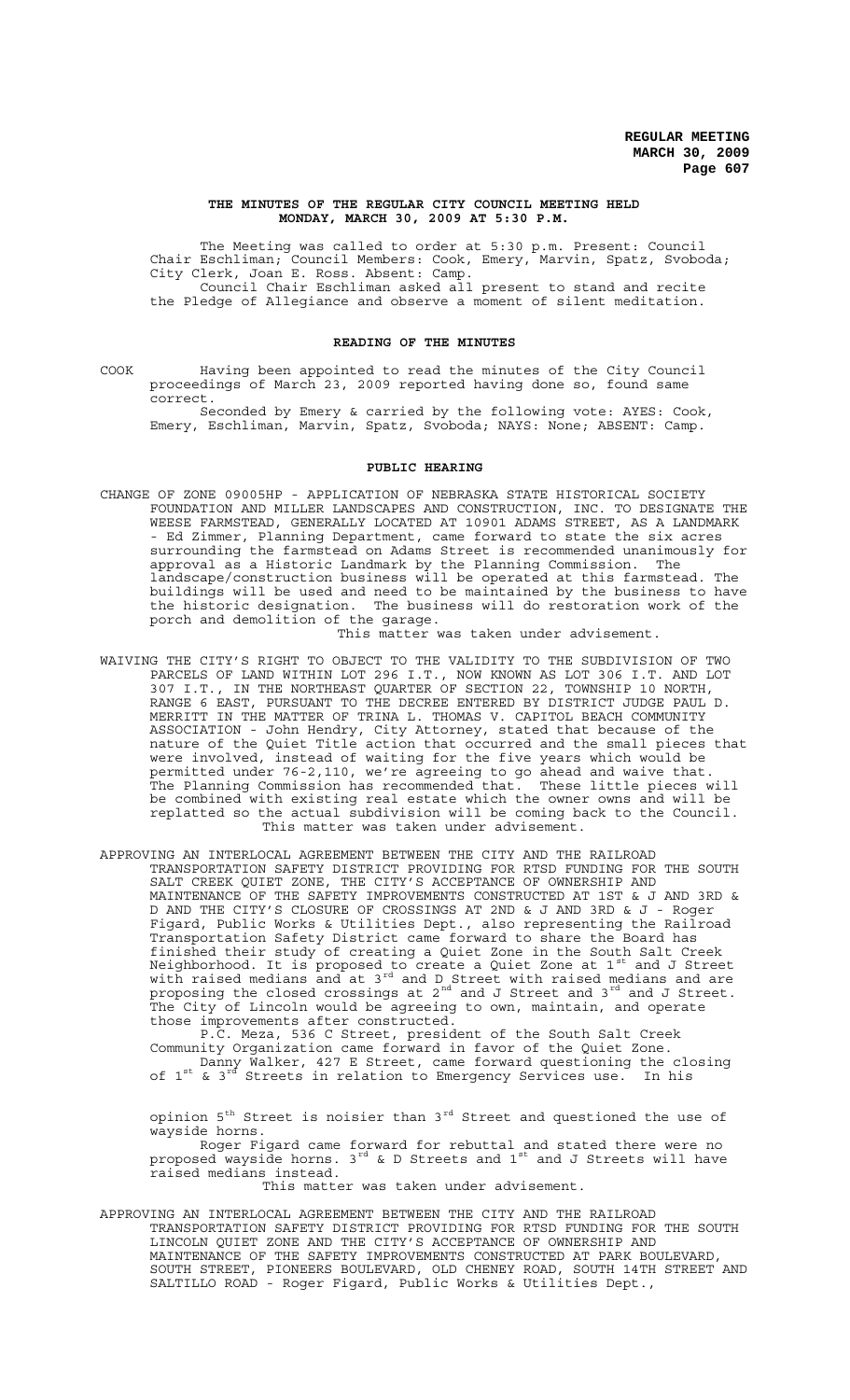representing Railroad Transportation Safety District stated this was a continuation of  $3^{rd}$  Street on the South corridor from South of  $1^{st}$  Street and South Salt Creek and would catch South Street, Pioneer Blvd., Old Cheney, South  $14^{th}$  Street then Saltillo Road and would complete the corridor to the south part of town. All of those crossings can be implemented using raised medians and some street improvements. An approximate 2' to 4' wide median will be constructed down the center of the street so when you pull up and the gate arms are down and lights are going if you are going to violate that gate you will have to drive over the curb to go around the gate. Wayside horns would not be proposed at any of those crossings. The Cornhusker Highway north Quiet Zone has been bid for construction so the entire corridor from northeast to southwest should be a Quiet Zone all the way through the city and quiet those numerous coal trains.

Harlan Layton, 740 Skyway Road, came forward with suggestions to close Park Street and have people go to Warlick Blvd. on to Old Cheney. Quiet zones do not use Railroad money, but if you close the street the railroad would have to pay. Taxpayers would be responsible for keeping these Quiet Zone crossings up .

This matter was taken under advisement.

#### **\*\* END OF PUBLIC HEARING \*\***

# **COUNCIL ACTION**

#### **REPORTS OF CITY OFFICERS**

SETTING THE HEARING DATE OF MONDAY, APRIL 27, 2009, AT 5:30 P.M. FOR BOARD OF EQUALIZATION ON THE NORTH 27 $^{\text{\tiny{\text{TH}}}}$  STREET MAINTENANCE IMPROVEMENT DISTRICT AND THE UNIVERSITY PLACE MAINTENANCE BUSINESS IMPROVEMENT DISTRICT CITY CLERK requested a motion to approve setting the hearing date of Monday, April 27, 2009 at 5:30 p.m.

EMERY So moved.

Seconded by Svoboda & carried by the following vote: AYES: Cook, Emery, Eschliman, Marvin, Spatz, Svoboda; NAYS: None; ABSENT: Camp.

CLERK'S LETTER AND MAYOR'S APPROVAL OF RESOLUTIONS AND ORDINANCES PASSED BY THE CITY COUNCIL ON MARCH 16, 2009 - CLERK presented said report which was placed on file in the Office of the City Clerk.

REPORT OF CITY TREASURER OF CASH ON HAND AT THE CLOSE OF BUSINESS FEBRUARY 28, 2009 - CLERK presented said report which was placed on file in the Office of the City Clerk. **(5-21)**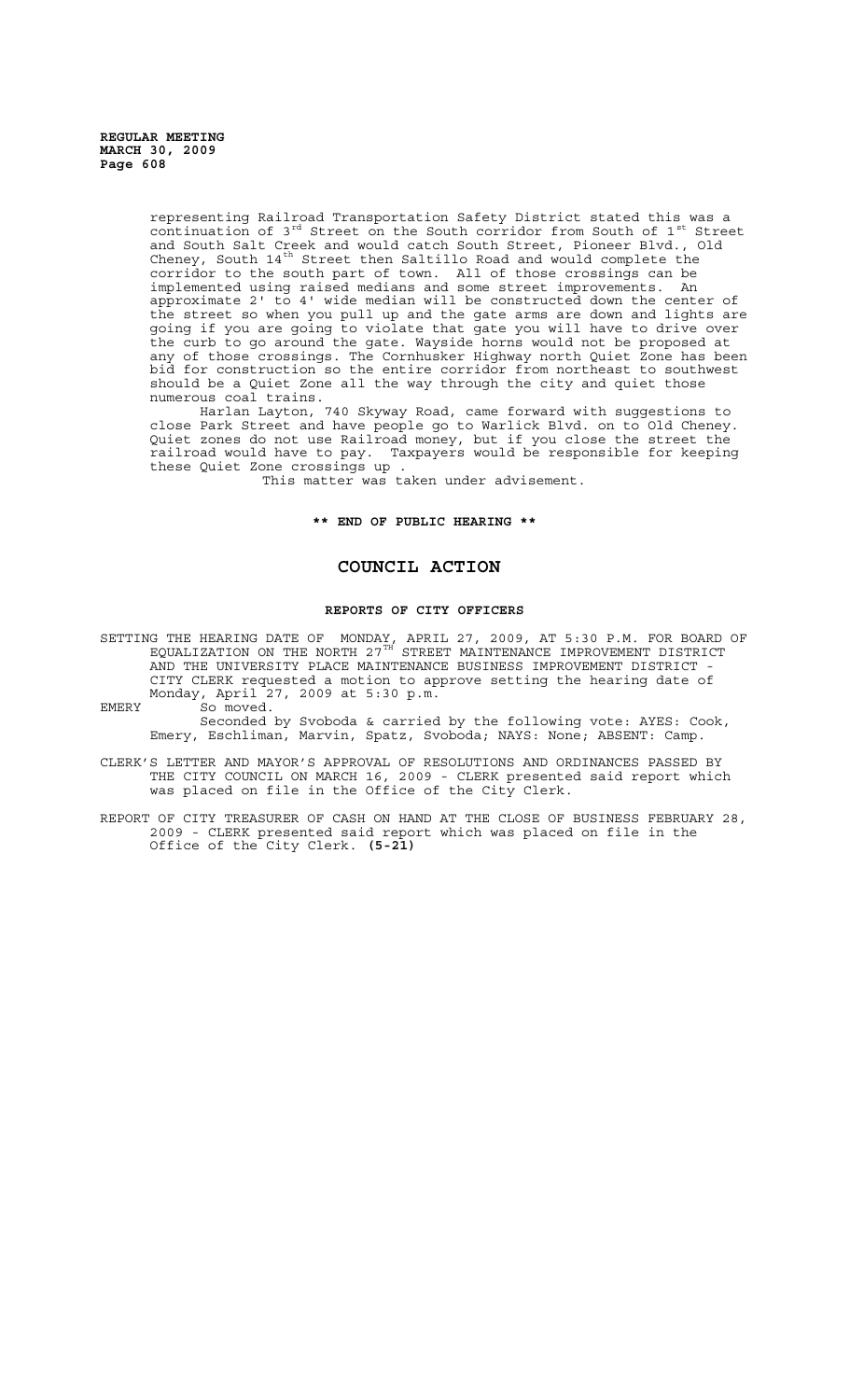#### **PETITIONS & COMMUNICATIONS**

SETTING THE HEARING DATE OF APRIL 13, 2009 FOR APPLICATION OF KUHR MOHR LLC DBA MAIN STREET CAFÉ FOR A CLASS IK LIQUOR LICENSE LOCATED AT 1325 O STREET - CLERK read the following resolution, introduced by Doug Emery, who moved its adoption:

A-85266 BE IT RESOLVED by the City Council, of the City of Lincoln, that a hearing date is hereby set for Monday, April 13, 2009 at 1:30 p.m. or as soon thereafter as possible in the City Council Chambers, County-City Building, 555 S. 10<sup>th</sup> St., Lincoln, NE, for Application of Kuhr Mohr LLC dba Main Street Café for a Class IK liquor license located at 1325 O Street.

If the Police Dept. is unable to complete the investigation by said time, a new hearing date will be set.

Introduced by Doug Emery Seconded by Svoboda & carried by the following vote: AYES: Cook, Emery, Eschliman, Marvin, Spatz, Svoboda; NAYS: None; ABSENT: Camp.

- SETTING THE HEARING DATE OF APRIL 13, 2009 FOR APPLICATION OF JTK LLC DBA JTK CUISINE & COCKTAILS FOR A CLASS C LIQUOR LICENSE LOCATED AT 201 N.  $7^{\text{th}}$ STREET - CLERK read the following resolution, introduced by Doug Emery, who moved its adoption:
- A-85267 BE IT RESOLVED by the City Council, of the City of Lincoln, that a hearing date is hereby set for Monday, April 13, 2009 at 1:30 p.m. or as soon thereafter as possible in the City Council Chambers, County-City Building, 555 S. 10<sup>th</sup> St., Lincoln, NE, for Application of JTK LLC dba JTK Cuisine & Cocktails for a Class C liquor license located at 201 N. 7<sup>th</sup> Street.

If the Police Dept. is unable to complete the investigation by said time, a new hearing date will be set.

Introduced by Doug Emery Seconded by Svoboda & carried by the following vote: AYES: Cook, Emery, Eschliman, Marvin, Spatz, Svoboda; NAYS: None; ABSENT: Camp.

### **MISCELLANEOUS REFERRALS - NONE**

# **LIQUOR RESOLUTIONS - NONE**

# **ORDINANCES - 2ND READING & RELATED RESOLUTIONS (as required)**

CHANGE OF ZONE 09005HP - APPLICATION OF NEBRASKA STATE HISTORICAL SOCIETY FOUNDATION AND MILLER LANDSCAPES AND CONSTRUCTION, INC. TO DESIGNATE THE WEESE FARMSTEAD, GENERALLY LOCATED AT 10901 ADAMS STREET, AS A LANDMARK ------<br>- CLERK read an ordinance, introduced by Jonathan Cook, amending the City of Lincoln District Map attached to and made a part of Title 27 of the Lincoln Municipal Code by designating certain property as a Landmark, the second time.

### **PUBLIC HEARING RESOLUTIONS**

ACCEPTING THE REPORT OF NEW AND PENDING CLAIMS AGAINST THE CITY AND APPROVING DISPOSITION OF CLAIMS SET FORTH FOR THE PERIOD OF MARCH 1 - 15, 2009 - CLERK read the following resolution, introduced by Jonathan Cook, who moved its adoption:<br>A-85268 BE IT RESOLVE

BE IT RESOLVED by the City Council of the City of Lincoln, Nebraska: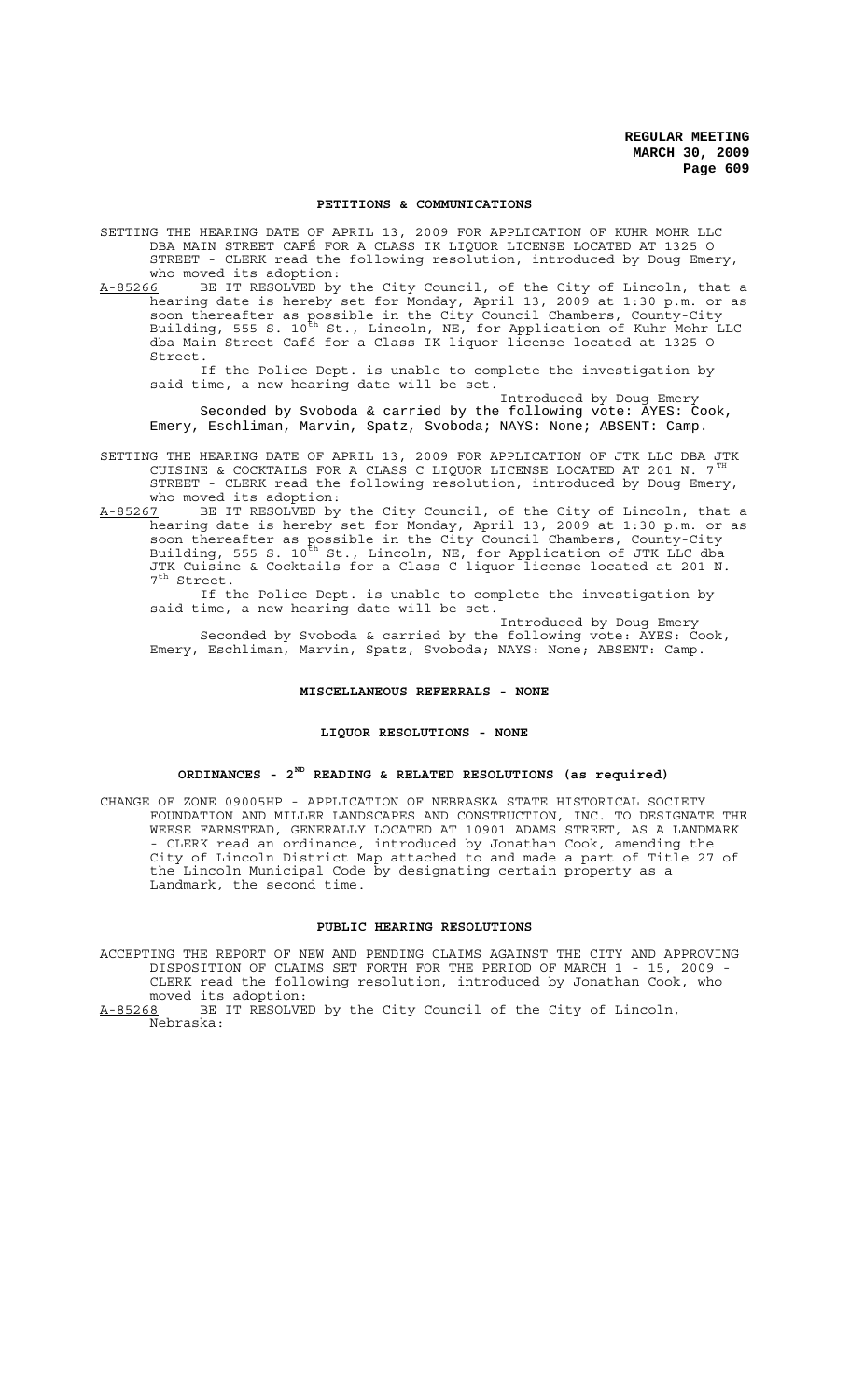That the claims listed in the attached report, marked as Exhibit "A", dated March 16, 2009, of various new and pending tort claims filed against the City of Lincoln with the Office of the City Attorney or the Office of the City Clerk, as well as claims which have been disposed of, are hereby received as required by Neb. Rev. Stat. § 13-905 (Reissue 1997). The dispositions of claims by the Office of the City Attorney, as shown by the attached report, are hereby approved:

| DENIED            |          | ALLOWED/SETTLED                                             |           |
|-------------------|----------|-------------------------------------------------------------|-----------|
| Doris Schneckloth | \$878.87 | Loretta McGeisey $$4,887.29$                                |           |
|                   |          | Claritus, Inc.                                              | 213.54    |
|                   |          | Michael Taylor                                              | 50,000.00 |
|                   |          | Hadley Low                                                  | 100.00    |
|                   |          | The City Attorney is hereby directed to mail to the various |           |

claimants listed herein a copy of this resolution which shows the final disposition of their claim.

Introduced by Jonathan Cook Seconded by Svoboda & carried by the following vote: AYES: Cook, Emery, Eschliman, Marvin, Spatz, Svoboda; NAYS: None; ABSENT: Camp.

- WAIVING THE CITY'S RIGHT TO OBJECT TO THE VALIDITY TO THE SUBDIVISION OF TWO PARCELS OF LAND WITHIN LOT 296 I.T., NOW KNOWN AS LOT 306 I.T. AND LOT 307 I.T., IN THE NORTHEAST QUARTER OF SECTION 22, TOWNSHIP 10 NORTH, RANGE 6 EAST, PURSUANT TO THE DECREE ENTERED BY DISTRICT JUDGE PAUL D. MERRITT IN THE MATTER OF TRINA L. THOMAS V. CAPITOL BEACH COMMUNITY ASSOCIATION - CLERK read the following resolution, introduced by Jonathan Cook, who moved its adoption:
- A-85269 WHEREAS, on October 18, 2006 judgment was entered in the District Court of Lancaster County, Nebraska, by Judge Paul D. Merritt in the matter of Trina L. Thomas, a single person, Plaintiff, v. Capitol Beach Community Association Inc., a Nebraska corporation, Defendant, under Docket CI-06 Page 4075, decreeing that title to two parcels of land within Lot 296 I.T. as described in the Plaintiff's petition, located in the Northeast Quarter of Section 22, Township 10 North, Range 6 East of the 6th P.M., Lancaster County, Nebraska, be quieted and confirmed in the Plaintiff, Trina L. Thomas, by virtue of adverse possession against the record owner of the property, Capitol Beach Community Association, Inc.; and

WHEREAS, the separation of the two parcels of land from said Lot 296 I.T. in the quiet title action constitutes a subdivision of land under Title 26 of the Lincoln Municipal Code which failed to comply with City of Lincoln's requirements relating to a subdivision approval; and

WHEREAS, the said two parcels of land within Lot 296 I.T. and the remaining portion of Lot 296 I.T. have been renumbered by the County Surveyor and designated as Lot 306 I.T., Lot 307 I.T. and Lot 308 I.T., respectively, all located in the Northeast Quarter of Section 22, Township 10 North, Range 6 East of the 6th P.M., Lancaster County, Nebraska; and

WHEREAS, Engineering Design Consultants LLC, on behalf of Trina L. Thomas, has requested the City to consent to the validity of said<br>subdivision in order to allow Lots 306 I.T. and 307 I.T. to be included subdivision in order to allow Lots 306 I.T. and 307 I.T. to be included within the final plat to be known as Capital Beach East 7th Addition, without also including the remaining portion of Lot 296 I.T. (i.e. Lot 308 I.T.) therein; and<br>WHEREAS, the Pla

Planning Department has recommended that the City of Lincoln, in accordance with the provisions of *Neb. Rev. Stat.* § 76-2110, waive its right to object to the validity of said conveyance; and

WHEREAS, in accordance with the provisions of *Neb. Rev. Stat.* § 76-2100, the City of Lincoln desires to waive its right to object to the validity of said subdivision.

NOW, THEREFORE, BE IT RESOLVED, by the City Council of the City of Lincoln, Nebraska:

1. That the City of Lincoln hereby waives its right to object to the validity to the subdivision of two parcels of land within Lot 296 I.T., now known as Lot 306 I.T. and Lot 307 I.T., all in the Northeast Quarter of Section 22, Township 10 North, Range 6 East of the  $6^\text{th}$  P.M., Lincoln, Lancaster County, Nebraska, pursuant to the Decree entered by District Judge Paul D. Merritt on October 18, 2006 in the matter of Trina L. Thomas, a single person, Plaintiff, v. Capitol Beach Community Association Inc., a Nebraska corporation, Defendant, under Docket CI-06 Page 4075.

2. That the City Clerk is directed to record the original of this Resolution with the Register of Deeds of Lancaster County,<br>Nebraska, against Lot 306 I.T., Lot 307 I.T. and Lot 308 I.T., all in Nebraska, against Lot 306 I.T., Lot 307 I.T. and Lot 308 I.T., the Northeast Quarter of Section 22, Township 10 North, Range 6 East of the 6th P.M., Lancaster County, Nebraska.

Introduced by Jonathan Cook Seconded by Svoboda & carried by the following vote: AYES: Cook, Emery, Eschliman, Marvin, Spatz, Svoboda; NAYS: None; ABSENT: Camp.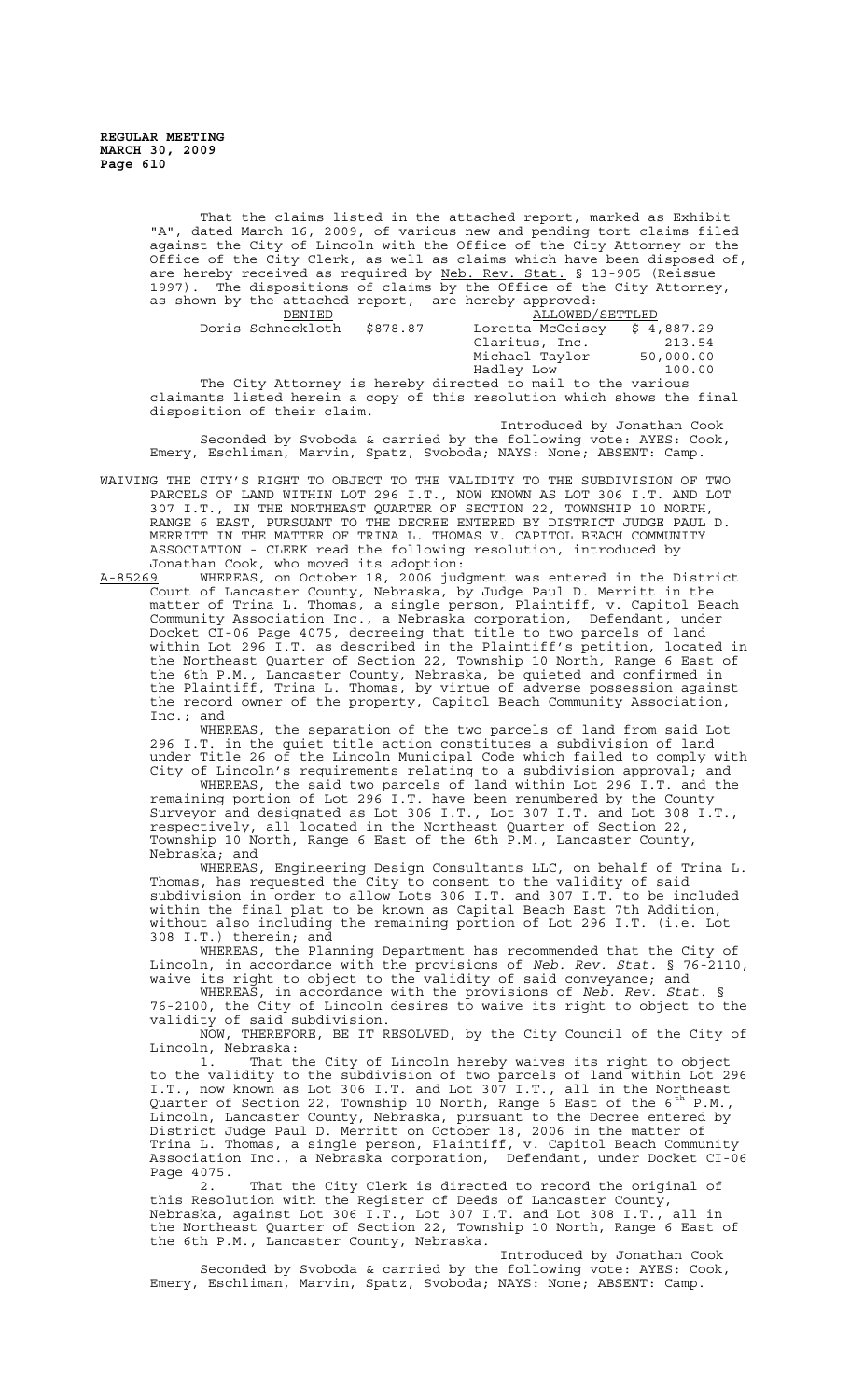APPROVING AN INTERLOCAL AGREEMENT BETWEEN THE CITY AND THE RAILROAD TRANSPORTATION SAFETY DISTRICT PROVIDING FOR RTSD FUNDING FOR THE SOUTH SALT CREEK QUIET ZONE, THE CITY'S ACCEPTANCE OF OWNERSHIP AND MAINTENANCE OF THE SAFETY IMPROVEMENTS CONSTRUCTED AT 1ST & J AND 3RD & D AND THE CITY'S CLOSURE OF CROSSINGS AT 2ND & J AND 3RD & J - CLERK read the following resolution, introduced by Jonathan Cook, who moved its adoption:

A-85270 WHEREAS, the Interlocal Cooperation Act, *Neb. Rev. Stat.* § 13-801, *et seq.*, permits local government units to cooperate with other such units to make the most efficient use of their powers on the basis of mutual advantage; and

WHEREAS, the City of Lincoln, Nebraska (City) and the Lincoln/Lancaster County Railroad Transportation Safety District (District) desire to cooperate in the design and construction activities for the railroad-roadway crossing safety improvements and/or installation of directional horns where required at existing railroad crossings at 1st & J and 3rd & D Streets, and the closure of crossings at 2nd & J and 3rd & J Streets for the purpose of establishing a Quiet Zone at those locations in the City (herein the "South Salt Creek Quiet Zone Project").

WHEREAS, the District agrees to fund the required improvements and installation for the South Salt Creek Quiet Zone Project and has budgeted and authorized the expenditure of funds for such project.

WHEREAS, the District will pay the City \$250,000 to be applied to said project; and the City will bill the District \$250,000 as expenditures are incurred by the City for such work.

NOW, THEREFORE, BE IT RESOLVED by the City Council of the City of Lincoln, Nebraska:

That the Interlocal Agreement between the City and the District attached hereto as Attachment "A" in connection with the South Salt Creek Quiet Zone Project in Lincoln, Lancaster County, Nebraska, is hereby approved and the Mayor is authorized to execute said agreement on behalf of the City.

Introduced by Jonathan Cook Seconded by Svoboda & carried by the following vote: AYES: Cook, Emery, Marvin, Spatz, Svoboda; NAYS: Eschliman; ABSENT: Camp.

APPROVING AN INTERLOCAL AGREEMENT BETWEEN THE CITY AND THE RAILROAD TRANSPORTATION SAFETY DISTRICT PROVIDING FOR RTSD FUNDING FOR THE SOUTH LINCOLN QUIET ZONE AND THE CITY'S ACCEPTANCE OF OWNERSHIP AND MAINTENANCE OF THE SAFETY IMPROVEMENTS CONSTRUCTED AT PARK BOULEVARD, SOUTH STREET, PIONEERS BOULEVARD, OLD CHENEY ROAD, SOUTH 14TH STREET AND SALTILLO ROAD - CLERK read the following resolution, introduced by Jonathan Cook, who moved its adoption:

A-85271 WHEREAS, the Interlocal Cooperation Act, *Neb. Rev. Stat.* § 13-801, *et seq.*, permits local government units to cooperate with other such units to make the most efficient use of their powers on the basis of mutual advantage; and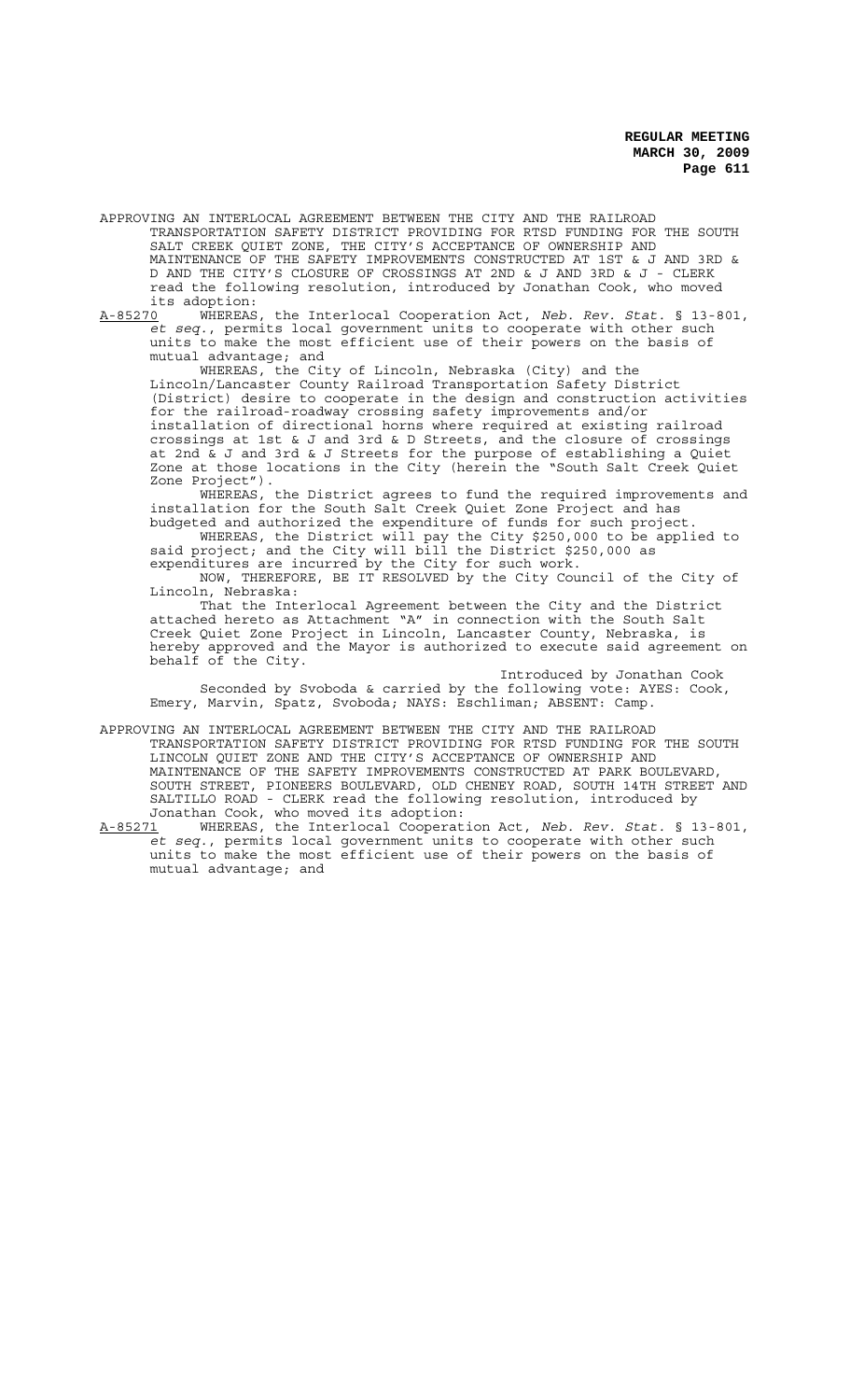WHEREAS, the City of Lincoln, Nebraska (City) and the Lincoln/Lancaster County Railroad Transportation Safety District (District) desire to cooperate in the design and construction activities for the railroad-roadway crossing safety improvements and/or installation of directional horns where required at existing railroad crossings at Park Boulevard, South Street, Pioneers Boulevard, Old Cheney Road, South 14th Street and Saltillo Road for the purpose of establishing a Quiet Zone at those locations in the City (herein the "South Lincoln Quiet Zone Project").

WHEREAS, the District agrees to fund the required improvements and installation for the South Lincoln Quiet Zone Project and has budgeted and authorized the expenditure of funds for such project.

WHEREAS, the District will pay the City \$350,000 to be applied to said project; and the City will bill the District \$350,000 as expenditures are incurred by the City for such work.

NOW, THEREFORE, BE IT RESOLVED by the City Council of the City of Lincoln, Nebraska:

That the Interlocal Agreement between the City and the District attached hereto as Attachment "A" in connection with the South Lincoln Quiet Zone Project in Lincoln, Lancaster County, Nebraska, is hereby approved and the Mayor is authorized to execute said agreement on behalf of the City.

Introduced by Jonathan Cook Seconded by Svoboda & carried by the following vote: AYES: Cook, Emery, Marvin, Spatz, Svoboda; NAYS: Eschliman; ABSENT: Camp.

# **ORDINANCE - 1ST READING & RELATED RESOLUTIONS (AS REQUIRED)**

- APPROVING A CONTRACT BETWEEN THE CITY AND LINCOLN HAYMARKET DEVELOPMENT CORP. TO OPERATE AND REGULATE A SATURDAY PUBLIC MARKET IN THE HAYMARKET AREA, 7TH STREET FROM P TO Q STREETS AND P STREET FROM 7TH TO 8TH STREETS FROM MAY 2, 2009 THROUGH OCTOBER 10, 2009 AND ON 8TH STREET FROM P TO Q STREET FROM JUNE 13, 2009 THROUGH AUGUST 8, 2009 - CLERK read an ordinance, introduced by Doug Emery, accepting and approving the Contract between the City of Lincoln, Nebraska, a municipal corporation, and the Lincoln Haymarket Development Corporation for establishment and regulation of a Saturday public market in the Haymarket area, 7<sup>th</sup> Street from P to Q Streets and P Street from  $7^{th}$  to 8<sup>th</sup> Streets, from May 2, 2009 through October 10, 2009, and on 8<sup>th</sup> Street from P to Q Street from June 13, 2009 through August 8, 2009 and authorizing the Mayor to sign such Contract on behalf of the City, the first time.
- APPROVING THE PHASE I ANTELOPE VALLEY PARKWAY PLAZA TRIANGLE REDEVELOPMENT AGREEMENT BETWEEN THE CITY AND ASSURITY LIFE INSURANCE COMPANY RELATING TO THE REDEVELOPMENT OF PROPERTY GENERALLY LOCATED BETWEEN THE FUTURE ANTELOPE VALLEY PARKWAY AND FUTURE UNION PLAZA, AND Q AND R STREETS IN<br>EAST DOWNTOWN LINCOLN. (RELATED ITEMS: 09R-47. 09-37. 09-38. 09-41. EAST DOWNTOWN LINCOLN. (RELATED ITEMS: 09R-47, 09-37, 09R-48, 09R-49) (ACTION DATE: 4/13/09)
- VACATION 09001 APPLICATION OF THE JOINT ANTELOPE VALLEY AUTHORITY AND ASSURITY LIFE INSURANCE CO. TO VACATE 20TH STREET BETWEEN S AND Q STREET; 21ST STREET BETWEEN R AND Q STREETS; R STREET BETWEEN PROPOSED ANTELOPE VALLEY PARKWAY AND 21ST STREET; S STREET BETWEEN PROPOSED ANTELOPE VALLEY PARKWAY AND 20TH STREET; A PORTION OF THE EAST-WEST ALLEY, BLOCK 4, LINCOLN DRIVING PARK COMPANY'S 2ND SUBDIVISION; AND THE EAST-WEST ALLEY IN BLOCK 7 AND 8, KINNEY'S O STREET ADDITION, AND RETAINING TITLE IN THE CITY OF LINCOLN. (RELATED ITEMS: 09R-47, 09-37, 09-38, 09-41, 09R-48, 09R-49) - CLERK read an ordinance, introduced by Doug Emery, vacating 20<sup>th</sup> Street between S and Q Street, 21<sup>st</sup> Street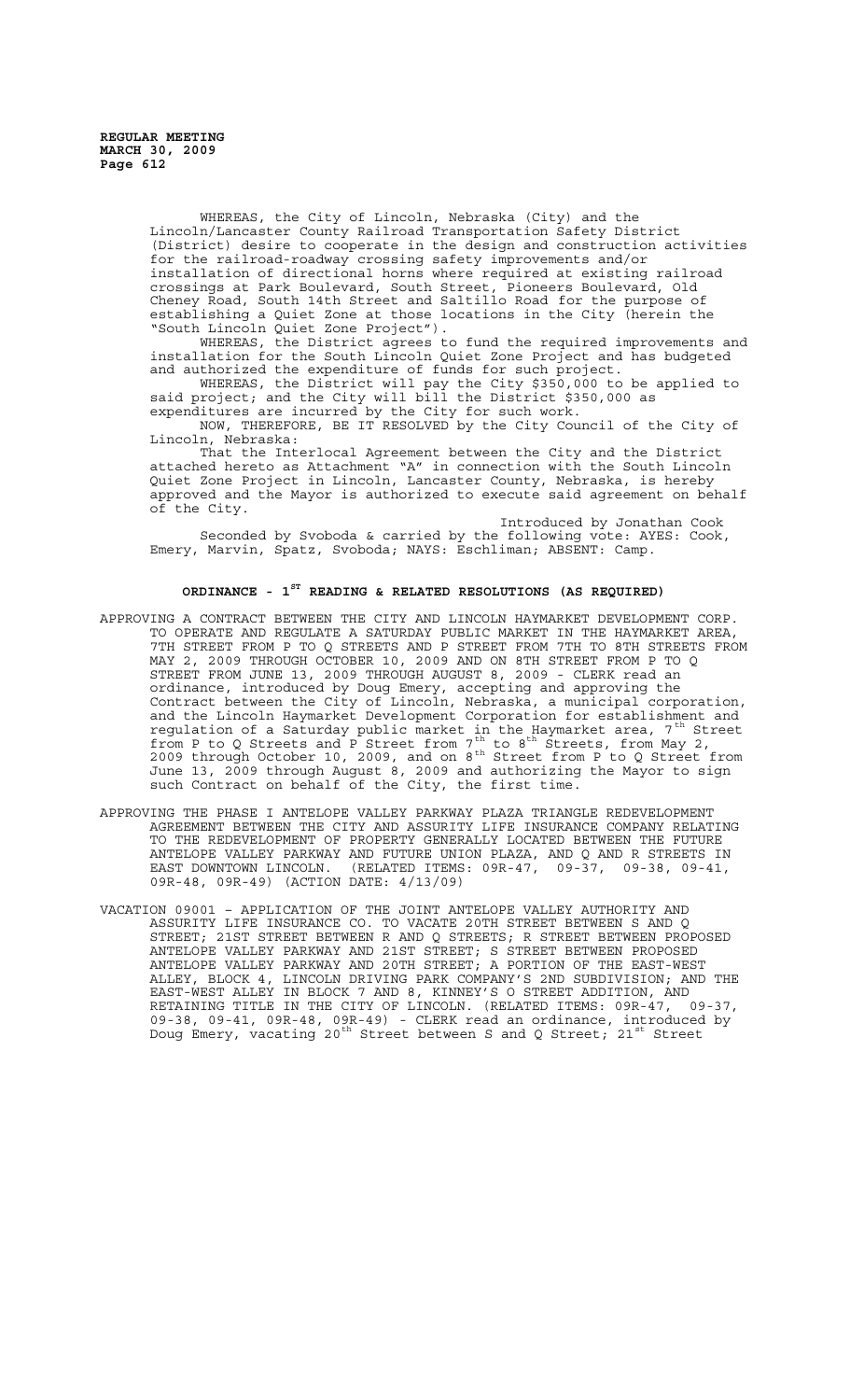between R and Q Streets; R Street between proposed Antelope Valley Parkway and 21 $^{\tilde{\mathfrak{sl}}}$  Street; S Street between proposed Antelope Valley and 20<sup>th</sup> Street; a portion of the east-west alley, Block 4, Lincoln Driving Park Company's  $2^{nd}$  Subdivision; and the east-west alley in Block 7 and 8, Kinney's O Street Addition, and retaining title thereto in the City of Lincoln, Lancaster County, Nebraska, the first time.

- AUTHORIZING THE ISSUANCE OF A TAX ALLOCATION BOND WITH A TOTAL NOT TO EXCEED \$7.2 MILLION FOR THE CITY OF LINCOLN, PHASE I ANTELOPE VALLEY PARKWAY PLAZA TRIANGLE REDEVELOPMENT PROJECT. (RELATED ITEMS: 09R-47, 09-37, 09-38, 09-41, 09R-48, 09R-49) - CLERK read an ordinance, introduced by Doug Emery, authorizing and providing for the issuance of not to exceed \$7,200,000 the City of Lincoln, Nebraska, Phase I Antelope Valley Parkway Plaza Triangle Redevelopment Project Taxable Tax Allocation Bonds, Series 2009, for the purpose of paying(1) all or part of the costs of acquiring, purchasing, constructing, reconstructing, improving, extending, rehabilitating, installing, equipping, furnishing, and completing certain public improvements within the City's Phase I Antelope Valley Parkway Plaza Triangle Redevelopment Project inclusive of any acquisition of real estate and/or interests in real estate in connection therewith and (2) the costs of issuance thereof; prescribing the form and certain of the details of the bonds; pledging certain tax allocation and other tax revenues to payment of the principal of and interest on the bonds as the same become due and to carry out all other covenants of this ordinance; limiting payment of the bonds to said tax allocation and other tax revenues; creating and establishing funds and accounts; authorizing the sale and delivery of the bonds; delegating,<br>authorizing and directing and finance director to exercise his own authorizing and directing and finance director to exercise his independent discretion and judgment in determining and finalizing the terms and provisions with respect to the bonds not specified herein; providing for application of the proceeds of the bonds; providing for payment of the principal or and interest on the bonds; taking other action and making other covenants and agreements in connection with the foregoing; and related matters, the first time.
- APPROVING A LEASE AGREEMENT BETWEEN THE CITY AND NEIGHBORHOODS, INC. DBA NEIGHBORWORKS LINCOLN FOR THE PROPERTY LOCATED IN BLOCK 1 AND 3, DEERFIELD SUBDIVISION, INCLUDING THE OLD CARNEGIE LIBRARY AND ASSOCIATED PARKING AT 2121 N. 27TH STREET FOR A 13 MONTH TERM. (RELATED ITEMS: 09R-47, 09-37, 09-38, 09-41, 09R-48, 09R-49) - CLERK read an ordinance, introduced by Doug Emery, accepting and approving the Lease between the City of Lincoln and Neighborhoods, Inc. dba NeighborWorks Lincoln for a lease of the Carnegie Library building and associated parking at 2121 N. 27<sup>th</sup> Street for a primary term from May 1, 2009 through March 31, 2010 with the options to extend for an additional six months, the first time.
- APPROVING THE ANTELOPE VILLAGE PROJECT REDEVELOPMENT AGREEMENT BETWEEN THE CITY AND NEIGHBORHOODS, INC. DBA NEIGHBORWORKS LINCOLN, RELATING TO THE REDEVELOPMENT OF PROPERTY GENERALLY LOCATED BETWEEN PAND Q, 23RD AND<br>24TH STREETS. (RELATED ITEMS: 09R-47, 09-37, 09-38, 09-41, 09R-48, (RELATED ITEMS: 09R-47, 09-37, 09-38, 09-41, 09R-48, 09R-49) (ACTION DATE: 4/13/09),
- APPROVING THE MATT TALBOT KITCHEN AND OUTREACH PROJECT REDEVELOPMENT AGREEMENT BETWEEN THE CITY AND MATT TALBOT KITCHEN AND OUTREACH, INC. RELATING TO THE REDEVELOPMENT OF PROPERTY GENERALLY LOCATED AT 2121 N. 27TH STREET. (RELATED ITEMS: 09R-47, 09-37, 09-38, 09-41, 09R-48, 09R-49) (ACTION DATE: 4/13/09)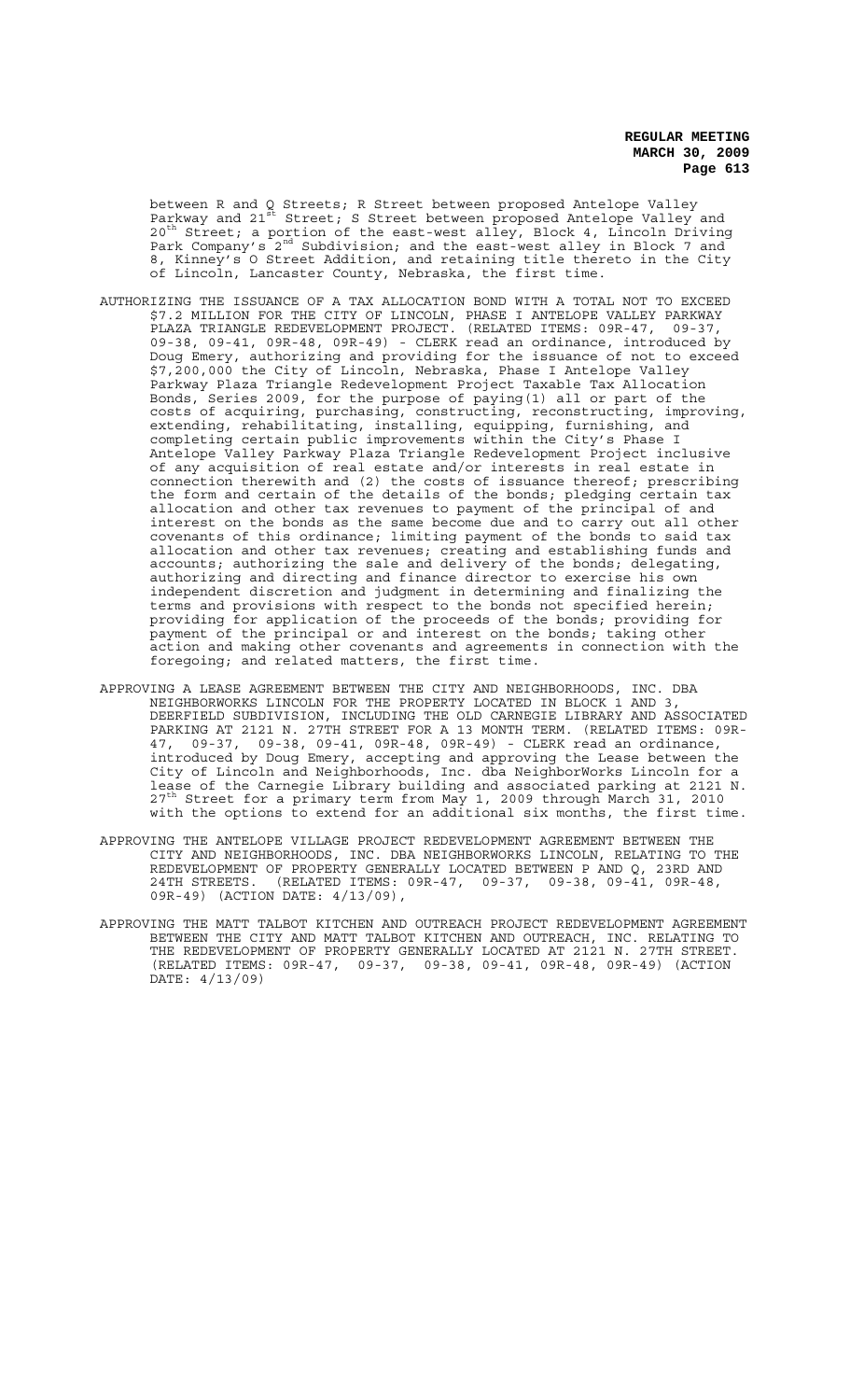- AMENDING SECTION 5.38.050 OF THE LINCOLN MUNICIPAL CODE TO INCREASE PERMIT FEES FOR MOTELS, HOTELS, ROOMING, LODGING, AND APARTMENT HOUSES, AND REPEALING SECTION 5.38.050 AS HITHERTO EXISTING - CLERK read an ordinance, introduced by Doug Emery, amending Section 5.38.050 of the Lincoln Municipal Code to increase permit fees for motels, hotels, rooming, lodging, and apartment houses; and repealing Section 5.38.050 of the Lincoln Municipal Code as hitherto existing, the first time.
- AMENDING CHAPTER 24.12 OF THE LINCOLN MUNICIPAL CODE, THE PLUMBING CODE, BY AMENDING SECTION 24.12.020 RELATING TO REQUESTS FOR INSPECTIONS BY HOMEOWNERS; AMENDING SECTION 24.12.025 TO INCREASE PLUMBING PERMIT FEES; AMENDING SECTION 24.12.030 RELATING TO THE PLUMBING BOARD OF APPEALS TO PROVIDE FOR APPEAL HEARING PROCEDURES; AMENDING SECTION 24.12.450 TO INCREASE UNDERGROUND IRRIGATION SYSTEM PERMIT FEES; AND REPEALING SECTIONS 24.12.020. 24.12.025, 24.12.030 AND 24.12.450 OF THE LINCOLN MUNICIPAL CODE AS HITHERTO EXISTING - CLERK read an ordinance, introduced by Doug Emery, amending Chapter 24.12 of the Lincoln Municipal Code, the Lincoln Plumbing Code by amending Section 24.12.020 relating to requests for inspections by homeowners; amending Section 24.12.025 to increase plumbing permit fees; amending Section 24.12.030 relating to the Plumbing Board of Appeals to provide for appeal hearing procedures; amending Section 24.12.450 to increase underground irrigation system permit fees; and repealing Sections 24.12.020, 24.12.025, 24.12.030, and 24.12.450 of the Lincoln Municipal Code as hitherto existing, the first time.

**ORDINANCES - 3RD READING & RELATED RESOLUTIONS (as required)**- **NONE**

### **RESOLUTIONS - ACTION ONLY**

APPROVING THE ACQUISITION BY CONDEMNATION OF APPROXIMATELY 1.58 ACRES OF PROPERTY GENERALLY LOCATED AT S.W. 98TH STREET AND WEST O STREET FOR A WATER WELL SITE FOR THE EMERALD SANITARY AND IMPROVEMENT DISTRICT. (3/23/09- DELAYED 1 WK TO 3/30 FOR ACTION ONLY)- PRIOR to reading:

SVOBODA Moved to amend Bill No. 09R-42 by accepting the attached Substitute Resolution for Bill No. 09R-42.

Seconded by Cook & carried by the following vote: AYES: Cook, Emery, Eschliman, Marvin, Spatz, Svoboda; NAYS: None; ABSENT: Camp. CLERK Read the following resolution, introduced by Ken Svoboda, who moved its

adoption:<br>A-85272 WH WHEREAS, Emerald Sanitary and Improvement District #6 desires to acquire by purchase, condemnation or otherwise, 1.58 acres of land legally described as a portion of Lot 61 I.T. in the Northeast Quarter of Section 28, Township 10 North, Range 5 East of the 6th P.M., Lancaster County, Nebraska, generally located at S.W. 98th Street and West O Street for a water well site together with necessary permanent and temporary easements; and

WHEREAS, the water well site and necessary permanent and temporary easements needed to be acquired are more particularly described, shown and diagramed in Exhibit A, attached hereto and hereby incorporated by this reference; and

WHEREAS, *Neb. Rev. Stat.* § 31-736 (Reissue of 2008) provides that such acquisition by the district may be effected only after approval by the municipality and/or county having zoning jurisdiction over the property to be acquired; and

WHEREAS, a portion of the 1.58 acres is located within the zoning jurisdictions of the City of Lincoln and Lancaster County; and

WHEREAS, the Lincoln-Lancaster County Planning Department has recommended that the acquisition be approved by the City of Lincoln as the new well is intended to resolve current issues with the water supplied to the Village of Emerald by the Emerald Sanitary Improvement District #6 by replacing the existing water well with a safe and acceptable water source and for the reason that the City of Lincoln does not intend to annex the Village of Emerald in the next 25 years and will not extend City water service to the Village of Emerald; and

WHEREAS, the Board of Commissioners of Lancaster County, Nebraska have approved the requested acquisition.

NOW, THEREFORE, BE IT RESOLVED by the City Council of the City of Lincoln, Nebraska, that the request of Emerald Sanitary and Improvement District #6 to acquire, by purchase, condemnation, or otherwise, a portion of Lot 61 I.T., located in the Northeast Quarter of Section 28, Township 10 North, Range 5 East of the 6th P.M., Lancaster County, Nebraska for a water well site, together with necessary permanent and temporary easements as more particularly described, shown and diagramed in Exhibit A, is hereby approved.